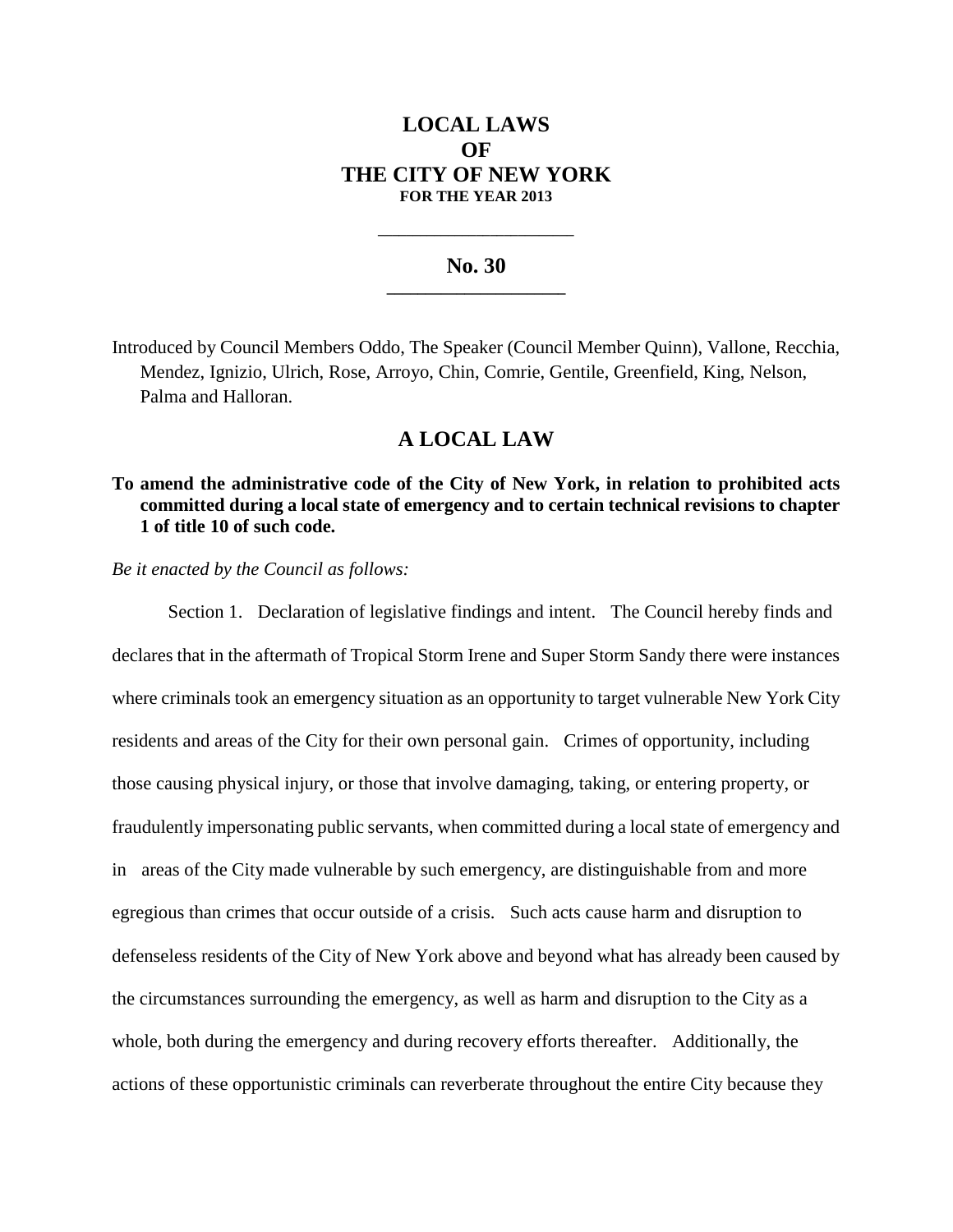lead to the diversion of critical City resources, which could have harmful effects on any of this City's eight million residents.

When criminals target mandatory evacuation areas during mandatory evacuation periods, the problems posed by such criminal conduct are worsened. Mandatory evacuations are declared by the Mayor to secure the safety of the most at-risk New Yorkers, however, many of these residents do not evacuate for fear of their homes being looted. In fact, during Super Storm Sandy reports show that some people, particularly those in Staten Island, lost their lives for this very reason. Moreover, residents of evacuation zones are likely to suffer the most physical or financial damage and are therefore much more susceptible to criminals who prey on the misfortunes of others.

For all of these reasons, it is the intent of the Council to provide all law-abiding New Yorkers with a safe and secure environment during times of emergency. To do so the Council finds that it is necessary to deter crimes of opportunity committed during local states of emergency in mandatory evacuation zones and in areas where access to essential goods and services has been reduced or lost by making such actions punishable criminally and civilly, with heightened penalties for such activity when it takes place in mandatory evacuation zones and during mandatory evacuation periods.

§ 2. The administrative code of the city of New York is amended by adding a new section 10-171 to read as follows:

*§ 10-171. Prohibited acts during a local state of emergency.*

*a. Definitions. For purposes of this section, the following terms shall have the following meanings:*

*1. "Essential goods or services" shall mean those goods or services provided by utilities,* 

2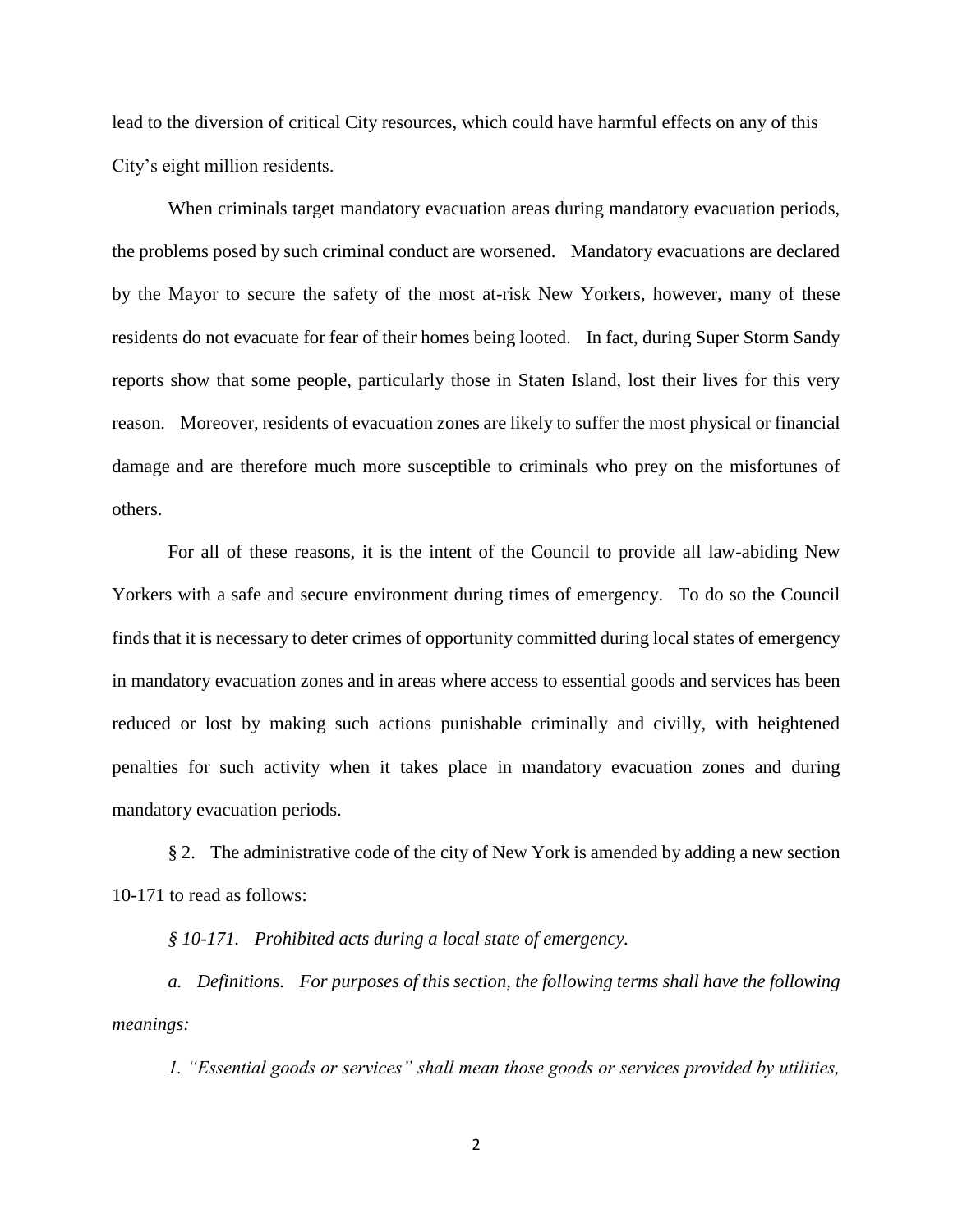*government or private entities or personnel that are necessary to sustain or safeguard a person or property and without which a person or property is vulnerable to harm or damage. Such term shall include, but not be limited to, electricity, heat or gas service; mass transportation; telecommunications; fire-fighting, police, armed-forces, emergency medical, or hospital service; the availability of sufficient and appropriate food and clothing; temperate, sanitary, and safe shelter; potable water; and fuel.*

*2. "Local state of emergency" shall mean the period of time during which a proclamation issued by the mayor, declaring a local state of emergency pursuant to executive law section twenty-four, is in effect.*

*3. "Mandatory evacuation period" shall mean the period of time during which the occupancy and use of buildings and homes is prohibited for public safety purposes in response to a natural or man-made disaster, as determined by the mayor pursuant to section twenty-four of the executive law, and as declared by the mayor in an executive order during the pendency of a local state of emergency.*

*4. "Mandatory evacuation zone" shall mean any area where the occupancy and use of buildings and dwellings is prohibited for public safety purposes in response to a natural or man-made disaster as determined by the mayor pursuant to section twenty-four of the executive*  law, and as declared by the mayor in an executive order during the pendency of a local state of *emergency.*

*b. Prohibited acts. During a local state of emergency, in a mandatory evacuation zone for the duration of a mandatory evacuation period, or when the conduct described below occurs during the reduction or loss of essential goods or services as a result of such emergency, it shall be unlawful for any person to:* 

3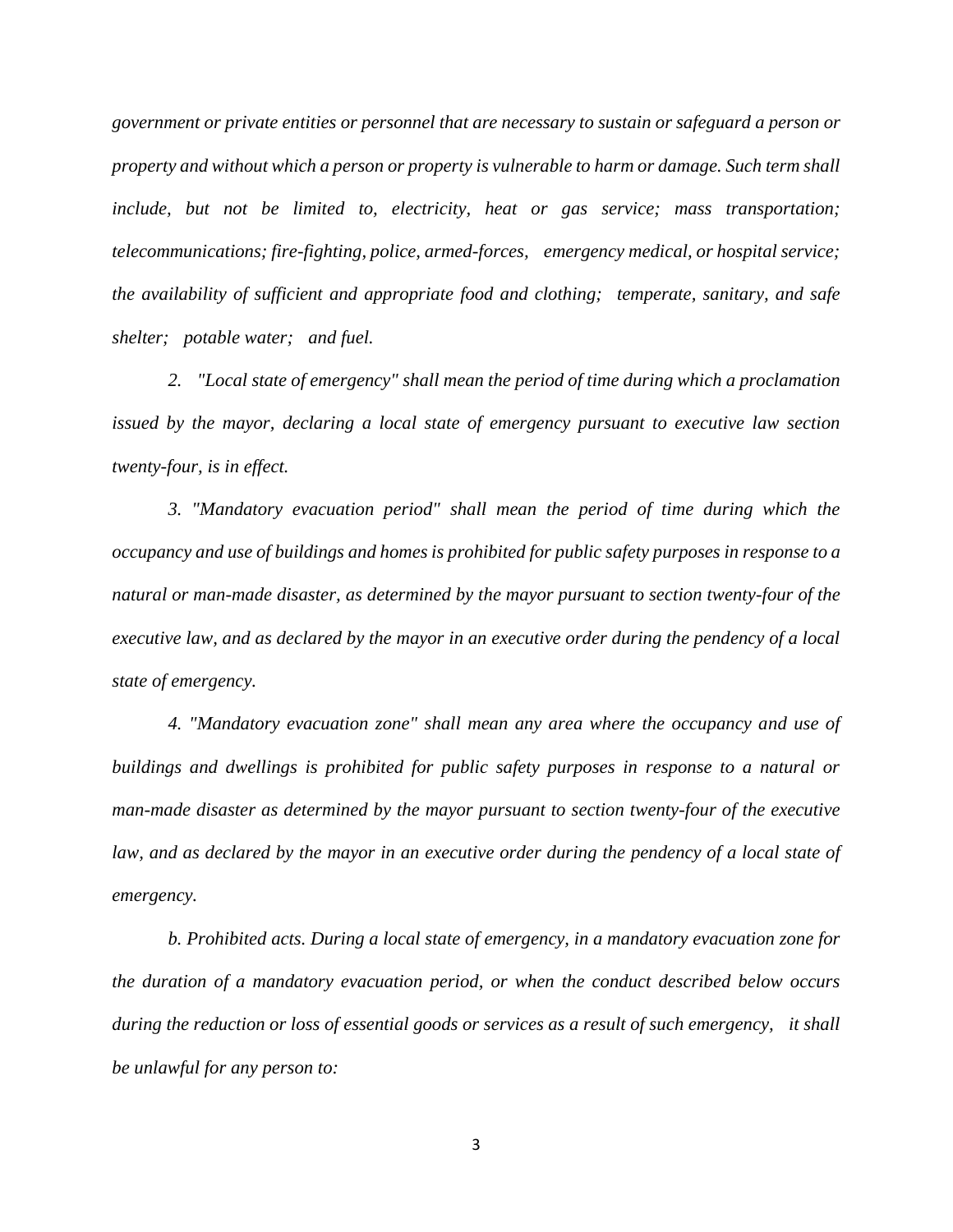*(1) intentionally or recklessly cause, or create a material risk of, physical injury to a person;* 

*(2) intentionally or recklessly damage, create material risk of damage to, or wrongfully deprive another person of property;* 

*(3) knowingly enter or remain unlawfully in a building or upon real property of another person;* 

*(4) intentionally or recklessly impede, or cause a material risk of impeding, response to the circumstances of the emergency by any governmental agency, officer or employee; or*

*(5) impersonate another with the intent to obtain a benefit, or to injure or defraud a person; provided, however, that such conduct shall also constitute a violation of this section if it occurs after the period of a local state of emergency where such conduct is related to circumstances surrounding or arising out of the emergency.*

*c. Affirmative defense. In any prosecution under this section, it is an affirmative defense that the defendant's conduct constituted reasonable action taken as a result of or in response to the emergency.*

*d. Penalties. Any person who violates subdivision b of this section shall be guilty of a misdemeanor punishable by imprisonment of not more than six months and a fine of not more than two thousand five hundred dollars, or a civil penalty of not less than one thousand dollars and not more than five thousand dollars, or both; provided, however, that if the person harmed or the real or personal property affected is located in a mandatory evacuation zone and such violation occurs during a mandatory evacuation period, then the perpetrator of such act shall be guilty of a misdemeanor punishable by imprisonment of not more than one year and a fine of not more than five thousand dollars, or a civil penalty of not less than five thousand dollars and not more than ten*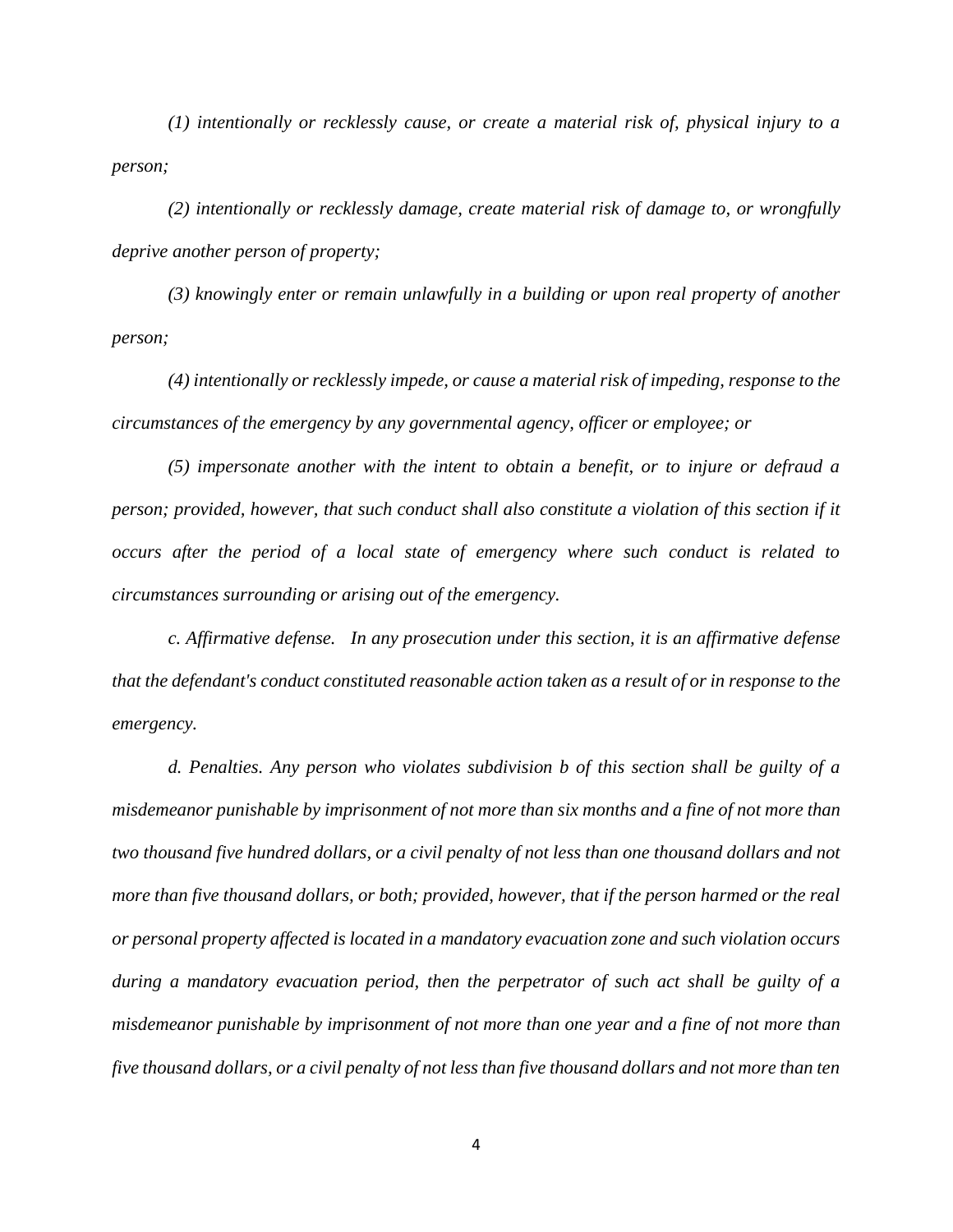*thousand dollars, or both.*

*e. Each violation of subdivision b of this section shall be deemed a separate offense for which a separate criminal fine or civil penalty may be imposed. Penalties imposed pursuant to this section shall not be deemed to limit or preclude any remedy, penalty, or cause of action available under any other law.*

*f. It shall not constitute a defense to an enforcement action taken pursuant to this section that the real or personal property entered, damaged, or taken has been previously damaged under the circumstances of or in connection with the events associated with the declaration of a local state of emergency.*

§ 3. Title 10 of the administrative code of the city of New York is amended by renumbering duplicate sections to read as follows:

[§10-165] *§10-168.* Prohibition of use of non-wood bats.

[§10-165] *§10-169*. Regulation of publicly accessible collection bins.

§ 4. This local law shall take effect 60 days after its enactment into law.

THE CITY OF NEW YORK, OFFICE OF THE CITY CLERK, s.s.:

 I hereby certify that the foregoing is a true copy of a local law of The City of New York, passed by the Council on ……March 13, 2013………. and approved by the Mayor on ….April 2, 2013…………

MICHAEL M. McSWEENEY, City Clerk Clerk of the Council.